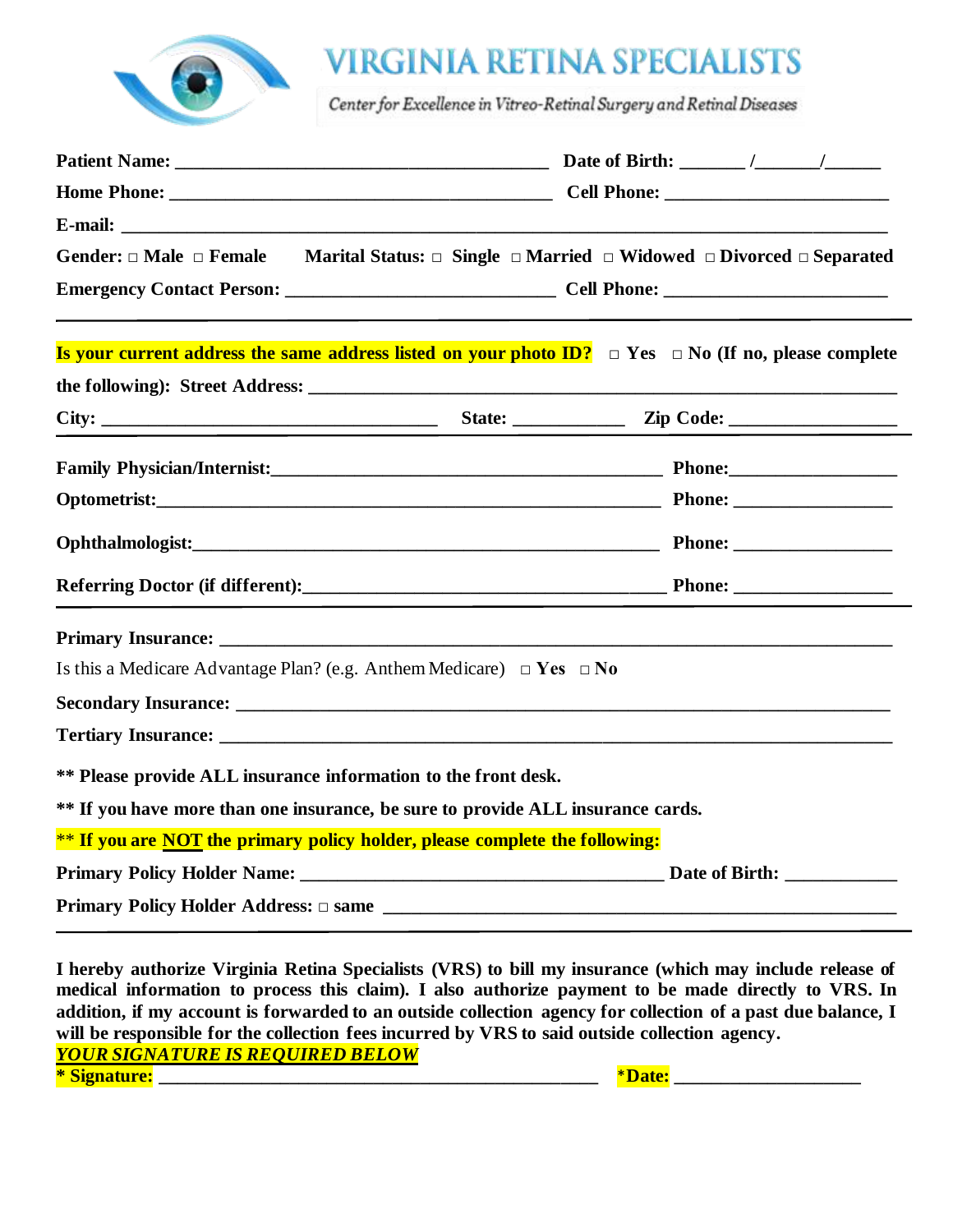

| <b>MEDICATIONS:</b> List all current medications (prescription and over-the-                                           | <b>OCULAR MEDICATIONS:</b> |                                         |  |  |  |
|------------------------------------------------------------------------------------------------------------------------|----------------------------|-----------------------------------------|--|--|--|
| COUNTER COUNTER THE SEE ATTACHED LIST DEMOTTAKING ANY MEDICATIONS                                                      |                            | (i.e. eye drops: Timolol, Cosopt, etc.) |  |  |  |
|                                                                                                                        |                            |                                         |  |  |  |
|                                                                                                                        |                            |                                         |  |  |  |
|                                                                                                                        |                            |                                         |  |  |  |
|                                                                                                                        |                            |                                         |  |  |  |
|                                                                                                                        |                            |                                         |  |  |  |
| ALLERGIES: Do you have allergies to any medication? $\Box$ YES $\Box$ NO If YES, list the medication(s) and reactions: |                            |                                         |  |  |  |
|                                                                                                                        |                            |                                         |  |  |  |

| <b>MEDICAL HISTORY</b>                | <b>YES</b> | <b>NO</b> | <b>FAMILY HISTORY</b>       | <b>YES</b> | <b>NO</b> |
|---------------------------------------|------------|-----------|-----------------------------|------------|-----------|
| Arthritis                             |            |           | <b>Retinal Detachment</b>   |            |           |
| Asthma                                |            |           | <b>Macular Degeneration</b> |            |           |
| Diabetes: $\Box$ Type 1 $\Box$ Type 2 |            |           | <b>Retinal Disease</b>      |            |           |
| * Insulin dependent:                  |            |           | <b>Diabetes</b>             |            |           |
| <b>Heart Disease</b>                  |            |           | <b>Heart Disease</b>        |            |           |
| <b>High Blood Pressure</b>            |            |           | High Blood Pressure         |            |           |
| Cancer                                |            |           | Cancer                      |            |           |
| <b>Thyroid Disease</b>                |            |           | <b>Thyroid Disease</b>      |            |           |
| Stroke                                |            |           | <b>Stroke</b>               |            |           |
| Hay fever or Sinus Disease            |            |           | Other:                      |            |           |
| Other:                                |            |           |                             |            |           |

| <b>SOCIAL HISTORY</b>                                                     | <b>YES</b> | <b>NO</b> | <b>EXPLANATION:</b>                                                          | <b>YES</b> | <b>NO</b> |
|---------------------------------------------------------------------------|------------|-----------|------------------------------------------------------------------------------|------------|-----------|
| OCCUPATION:                                                               |            |           | Are you actively working?                                                    |            |           |
| <b>Marital Status:</b>                                                    |            |           | $\Box$ Married $\Box$ Single $\Box$ Divorced $\Box$ Widowed $\Box$ Separated |            |           |
| Do you drive?                                                             |            |           |                                                                              |            |           |
| Do you currently smoke?                                                   |            |           | How many packs per day?                                                      |            |           |
| Have you ever smoked?                                                     |            |           | What type? (cigarettes, pipe, chewing, smokeless, etc.)                      |            |           |
| Do you drink alcohol?                                                     |            |           | How many drinks per week?                                                    |            |           |
| Have you ever had a history of STDs)?<br>(gonorrhea, syphilis, HIV, etc.) |            |           | Was treatment was received?                                                  |            |           |
| Have you had any falls in the last year?                                  |            |           | How many falls?                                                              |            |           |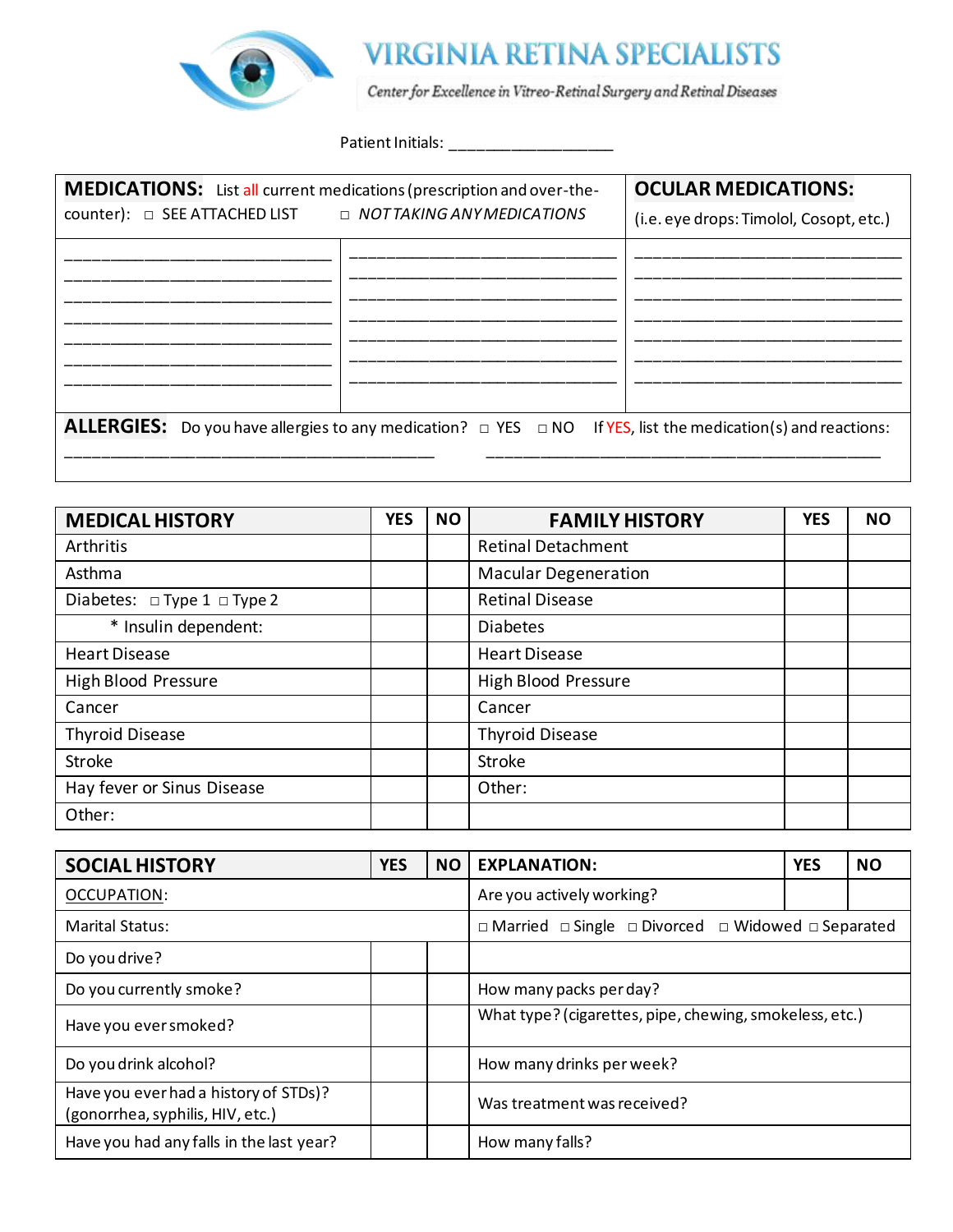

**Eye Conditions:** (e.g. cataracts, glaucoma, retinal tears, strabismus, etc.)

**Eye Surgeries:** (e.g. cataract surgery, glaucoma surgery, retinal detachment surgery, LASIK, etc.)

**Other Surgeries:** (appendectomy, tonsillectomy, colon surgery, etc.)

| <b>REVIEW OF SYSTEMS</b>                       | <b>YES</b> | <b>NO</b> | Do you currently have any problems in the following areas?<br>If yes, please explain. |
|------------------------------------------------|------------|-----------|---------------------------------------------------------------------------------------|
| <b>GENERAL</b> (fever, weight loss, etc.)      |            |           |                                                                                       |
| <b>EYES</b> (blurred vision, double vision,    |            |           |                                                                                       |
| distortion of vision, floaters, etc.)          |            |           |                                                                                       |
| EARS, NOSE, THROAT (earaches, nose             |            |           |                                                                                       |
| bleeds, sinus disease, sore throat, etc.)      |            |           |                                                                                       |
| <b>CARDIOVASCULAR</b> (chest pain,             |            |           |                                                                                       |
| arrythmias, high blood pressure, etc.)         |            |           |                                                                                       |
| RESPIRATORY (cough, shortness of breath,       |            |           |                                                                                       |
| asthma, etc.)                                  |            |           |                                                                                       |
| <b>GASTROINTESTINAL</b> (nausea, vomiting,     |            |           |                                                                                       |
| diarrhea, loss of appetite, etc.)              |            |           |                                                                                       |
| <b>GENITOURINARY</b> (frequent urination,      |            |           |                                                                                       |
| kidney stones, blood in urine, etc.)           |            |           |                                                                                       |
| MUSCULOSKELETAL (joint pain, muscle            |            |           |                                                                                       |
| weakness, etc.)                                |            |           |                                                                                       |
| SKIN (rash, skin cancer, warts, etc.)          |            |           |                                                                                       |
| NEUROLOGICAL (headaches, weaknesses,           |            |           |                                                                                       |
| paralysis, seizures, etc.)                     |            |           |                                                                                       |
| PSYCHIATRIC (depression, anxiety,              |            |           |                                                                                       |
| memory loss, etc.)                             |            |           |                                                                                       |
| <b>ENDOCRINE</b> (diabetes, hypothyroid, etc.) |            |           |                                                                                       |
| HEMATOLOGIC (anemia, bleeding or               |            |           |                                                                                       |
| bruising tendencies, etc.)                     |            |           |                                                                                       |
| ALLERGIC/IMMUNOLOGIC (hay fever,               |            |           |                                                                                       |
| redness, recurrent infections, etc.)           |            |           |                                                                                       |

THIS FORM WAS COMPLETED BY: □ PATIENT □ FAMILY MEMBER □ STAFF TECHNICIAN □ OTHER: \_\_\_\_\_\_\_\_\_\_\_\_\_\_\_\_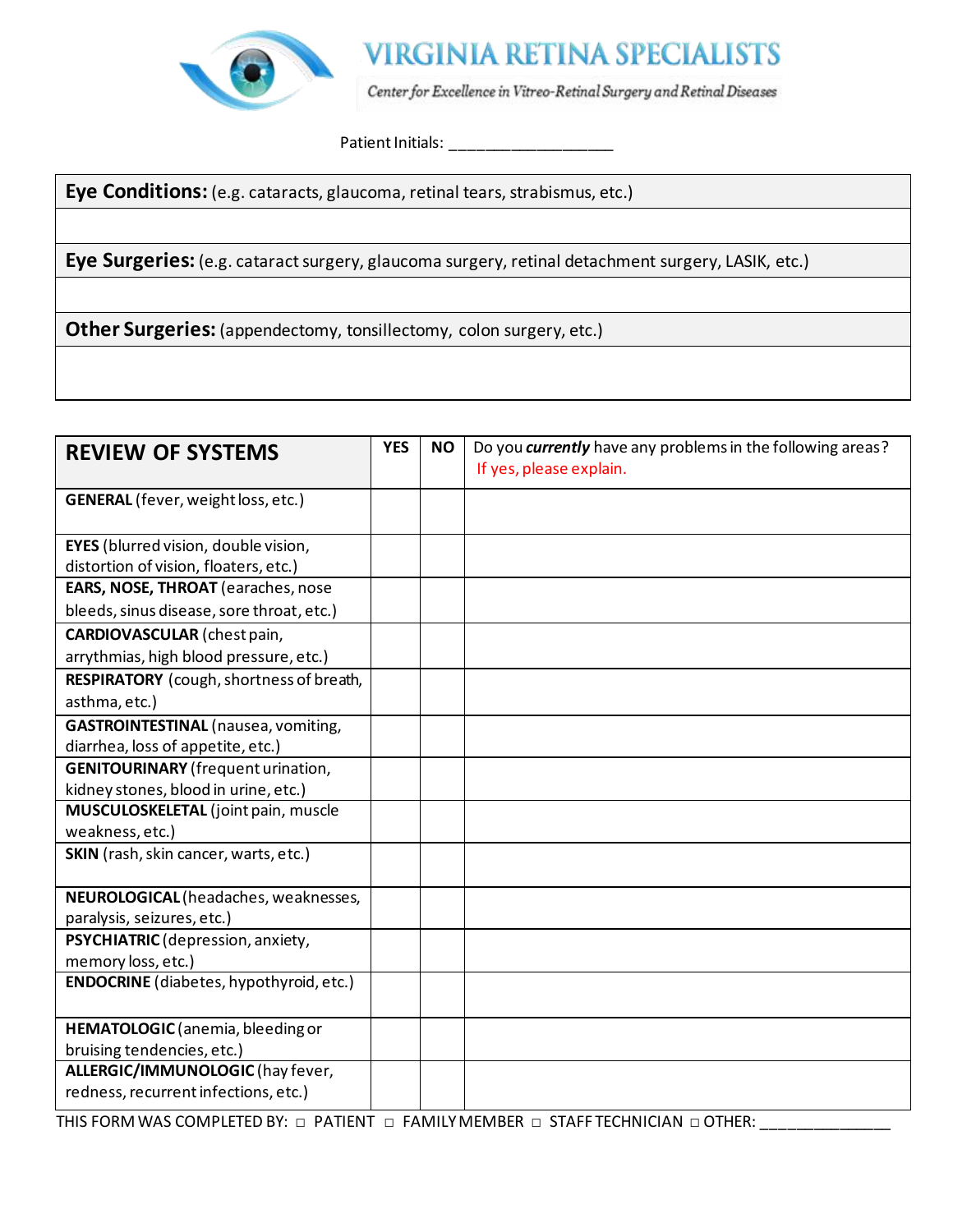

## **LANGUAGE, RACE, ETHNICITY QUESTIONNAIRE**

This information is being requested by the federal government and will not be shared for non-medical use. You are free to decline disclosure of this information.

| <b>PREFERRED LANGUAGE</b> |                    |
|---------------------------|--------------------|
| $\Box$ English            | $\Box$ Armenian    |
| □ Chinese                 | $\Box$ Arabic      |
| $\Box$ French             | $\square$ German   |
| $\Box$ Greek              | $\Box$ Hindi       |
| $\Box$ Hebrew             | $\Box$ Italian     |
| $\square$ Persian         | $\square$ Polish   |
| $\square$ Japanese        | $\square$ Javanese |
| □ Portuguese              | $\Box$ Russian     |
| $\square$ Spanish         | $\square$ Turkish  |
| $\Box$ Urdu               | □ Vietnamese       |
| □ Other:                  |                    |

| <b>RACE</b>                         |                                             |
|-------------------------------------|---------------------------------------------|
| □ American Indian or Alaskan Native | $\Box$ Armenian                             |
| $\Box$ Black or African American    | □ Native Hawaiian or other Pacific Islander |
| □ East Asian                        | $\Box$ South Asian                          |
| $\sqcap$ White                      | $\sqcap$ Unknown                            |

| <b>Ethnicity</b>                  |                               |
|-----------------------------------|-------------------------------|
| $\blacksquare$ Hispanic or Latino | $\Box$ Not Hispanic or Latino |
| □ Unknown                         |                               |

### □ **I DECLINE TO DISCLOSE THE ABOVE INFORMATION**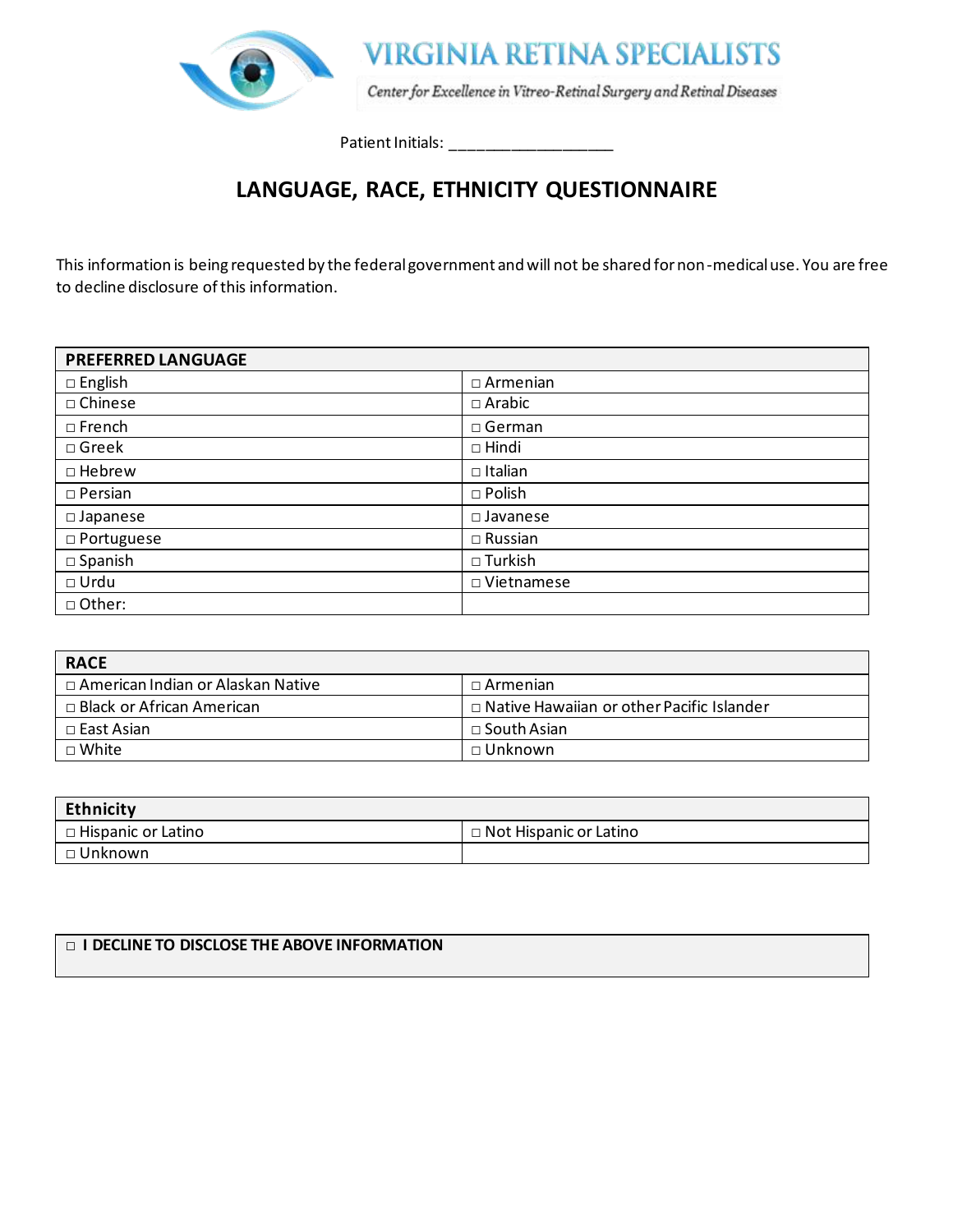

# **Insurance Billing**

I hereby authorize the doctor whose name appears above to furnish my insurance company all information which the insurance company may request concerning my present illness or injury. I hereby assign to the doctor whose name appears above all the money to which I am entitled for medical and/or surgical expense relative to the service reported above. I understand that I am financially responsible to said doctor(s) for charges not covered by this assignment.

PATIENT SIGNATURE:\_\_\_\_\_\_\_\_\_\_\_\_\_\_\_\_\_\_\_\_\_\_\_\_\_\_\_\_\_\_\_\_\_\_\_\_\_\_\_\_\_\_\_\_\_\_\_\_

PATIENT NAME:\_\_\_\_\_\_\_\_\_\_\_\_\_\_\_\_\_\_\_\_\_\_\_\_\_\_\_\_\_\_\_\_\_\_\_\_\_\_\_\_\_\_\_\_\_\_\_\_

DATE: \_\_\_\_\_\_\_\_\_\_\_\_\_\_\_\_\_\_\_\_\_\_\_\_

**NO INSURANCE:** Payment is due at the time of service; however, we do allow financial arrangements. Nonpaid accounts are referred to a collection agency ninety (90) days after the first charge.

**INSURANCE:** Co-payments, deductibles, or non-covered charges are due at the time of service. Non-paid accounts may be referred to a collection agency one hundred and twenty (120) days after the first charge. We may bill your insurance for you; however, this does not release your responsibility for payment on any charges not paid by your insurance.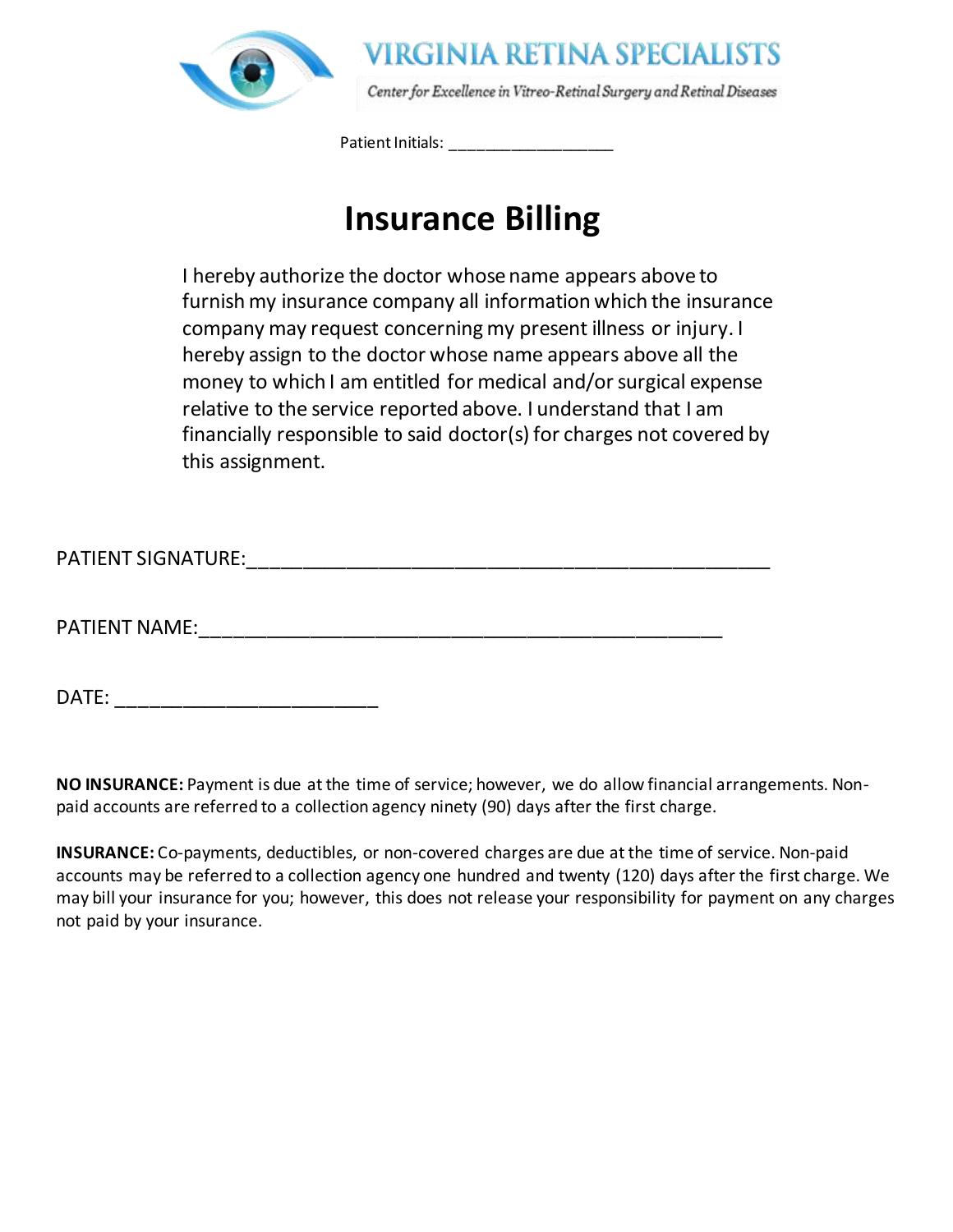

## VIRGINIA RETINA SPECIALISTS

Center for Excellence in Vitreo-Retinal Surgery and Retinal Diseases

Patient Initials: \_\_\_\_\_\_\_\_\_\_\_\_\_\_\_\_\_\_\_

### **NOTICE TO ALL VRS PATIENTS**

Please read carefully and initial on the line

If your insurance plan includes an annual deductible, payment will be expected on date of visit for the services incurred until deductible is met.

\_\_\_\_ Co-payment is due at the time of service.

If referral or authorization is required, it is the responsibility of the patient to have required authorization issued from their health maintenance organization for all services to be rendered.

If Authorization is not obtained, the patient will be responsible for all charges incurred.

If your insurance does not cover/approve a certain service/procedure, you are responsible to pay for this service/procedure.

A no-show fee of \$50.00 will be billed to you if you do not give at least a 24-hour notice prior to cancellation of your appointment. This fee is not covered by your health insurance.

I hereby authorize the doctor and his/her assistants to administer dilating eye drops, which are necessary to diagnose my condition. The eye drops will blur my vision for a length of time, often for 3-4 hours and occasionally longer in some individuals. An adverse reaction, acute angle-closure glaucoma, may be triggered by dilating drops. This is extremely rare and is treatable with immediate medical attention.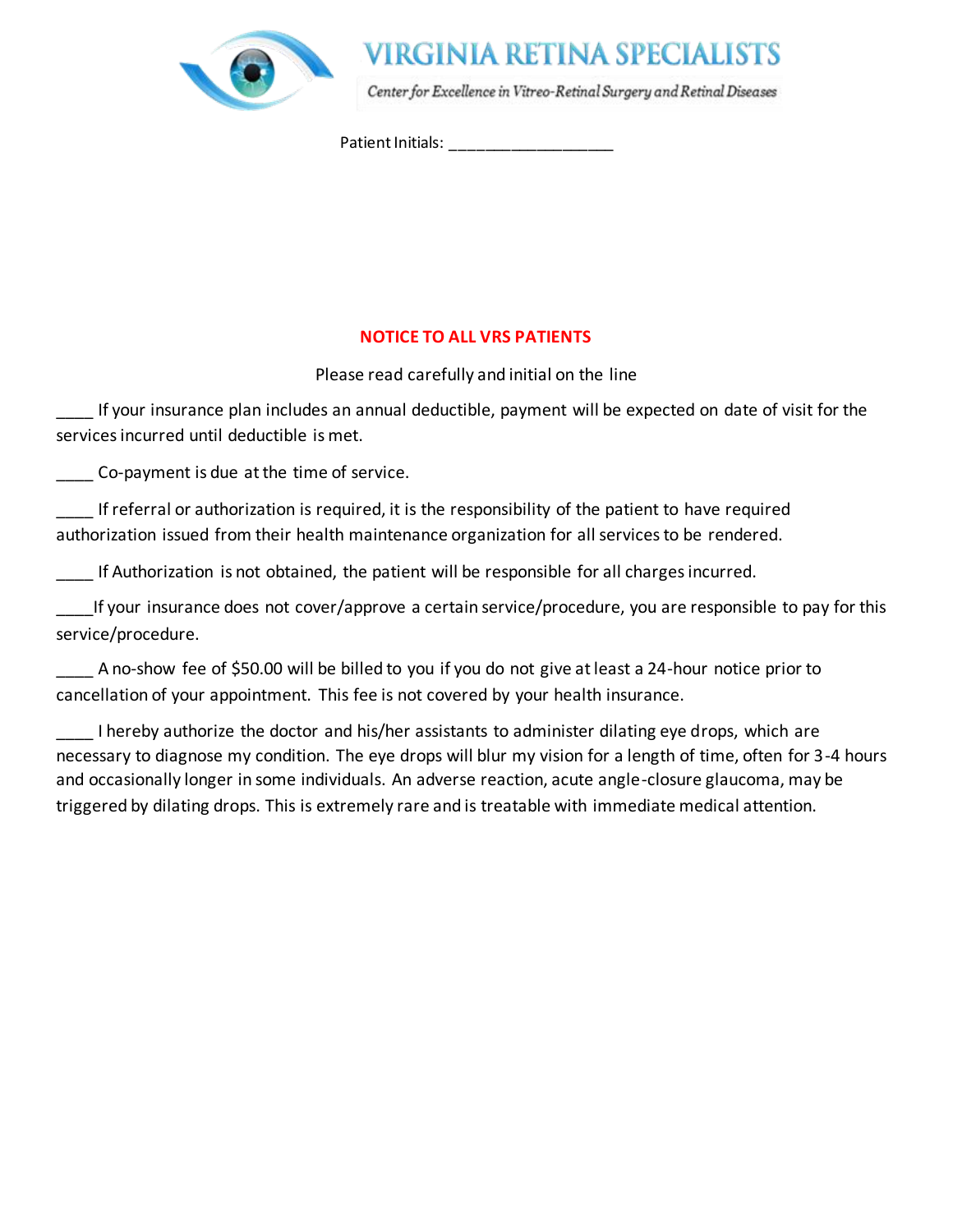

# **(HIPAA)**

The Department of Health and Human Services, Office of Civil Rights, under the Public Law 104-191, (**The Health Insurance Portability and Accountability Act of 1996) (HIPAA**), mandates that we issue this new revised **Privacy Notice** to our patients. This notice of our patients meets all current requirements as it relates to **Standards for Privacy of Individually Identifiable Health Information (IIHI**); affecting our patients. **You are urged to read this notice**. Every patient must receive our new Privacy Notice and execute anew Consent Agreement before this office may use your information for treatment, payment, or other health care operations (TPO). Our Privacy Notice informs you of our use and disclosure of your **Protected Health Information (PHI),**  defined as: "any information, whether oral or recorded in any medium, that is either created or received by a health care provider, health plan, public health authority, employer, life insurance company, school or university or clearinghouse and that relates to the past, present or future physical or mental health or condition of an individual, the provision of health care to an individual, or the past present or future payment for the provision of health care to an individual."

The patient understands that:

- Protected health information may be disclosed or used for treatment, payment or health care operations
- The Practice has a Notice of Privacy Practices and that the patient has the opportunity to review this Notice
- The Practice reserves the right to change the Notice of Privacy Policies
- The patient has the right to restrict the uses of their information, but the Practice does not have to agree to those restrictions
- The patient may revoke this Consent in writing at any time and all future disclosures will then cease
- The Practice may condition treatment upon the execution of this Consent.

**DISCLOSURE TO FAMILY / FRIENDS:** I authorize Virginia Retina Specialists to disclose medical or financial information to the following individual(s):

\_\_\_\_\_\_\_\_\_\_\_\_\_\_\_\_\_\_\_\_\_\_\_\_\_\_ \_\_\_\_\_\_\_\_\_\_\_\_\_\_\_\_\_\_\_\_\_\_

\_\_\_\_\_\_\_\_\_\_\_\_\_\_\_\_\_\_\_\_\_\_\_\_ \_\_\_\_\_\_\_\_\_\_\_\_\_\_\_\_\_\_\_\_\_\_\_

Name/Relationship Telephone number

Name/Relationship Telephone number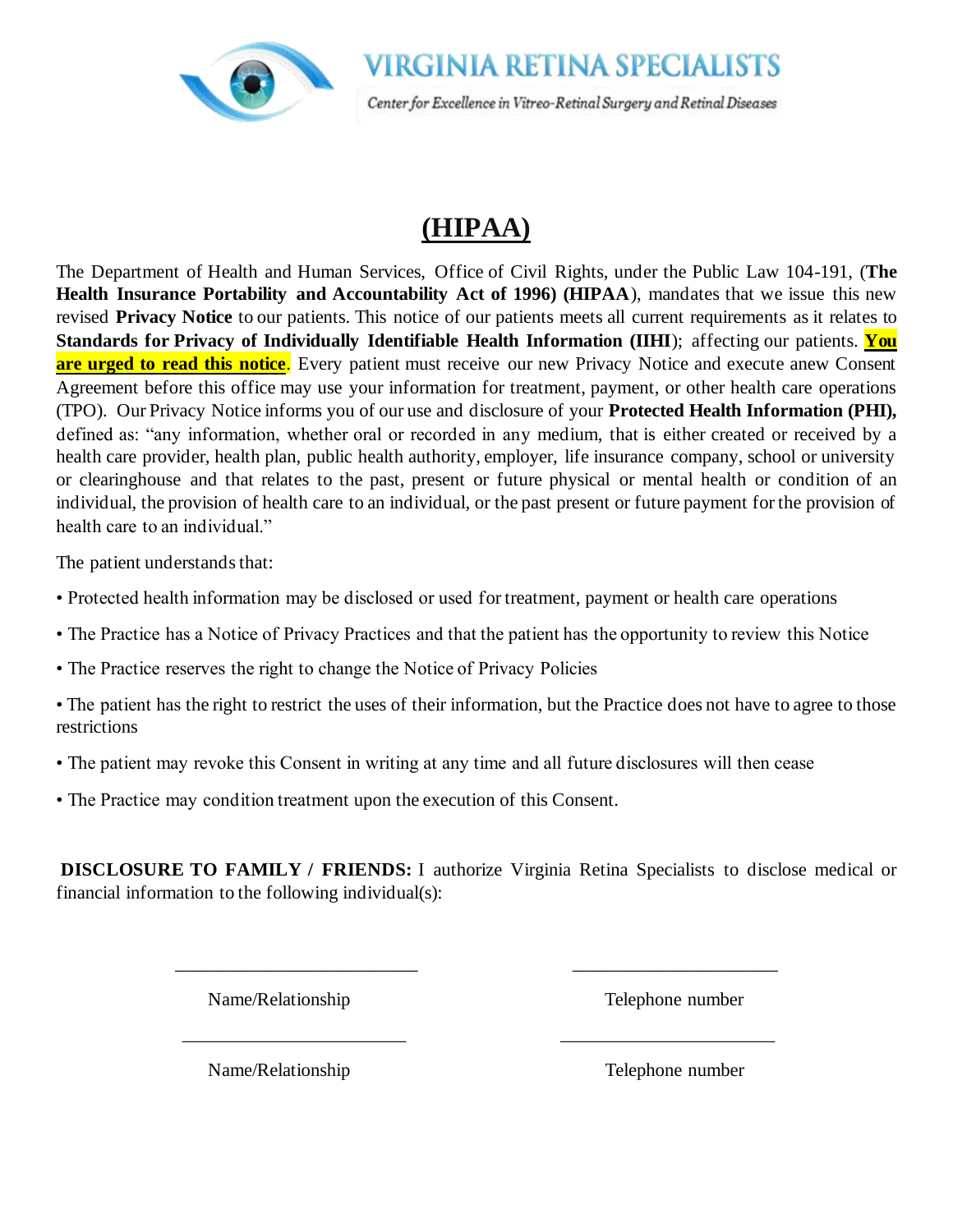

## **VIRGINIA RETINA SPECIALISTS**

Center for Excellence in Vitreo-Retinal Surgery and Retinal Diseases

All of these disclosures could occur previously under former laws and regulations; however, the Privacy Standard establishes new safeguards and limits. If there is no other law requiring that your information be disclosed, we will use our professional judgments to decide whether to disclose any information, reflecting our own polices and ethical principles. On some occasions, we may furnish your PHI to a third party. This could be an insurance company for the purpose of payment or another, health care provider for further treatment or additional services. Although we will institute a "chain of trust" contract and monitor our business associates contracts with us, we cannot absolutely guarantee that they will not use or disclose your PHI is such a way as to violate the Privacy Standard. Although the law requires a signed and dated Privacy Notice this office does not demand that you sign this agreement as a condition of receiving care. It is the law that your rights are communicated in this manner. It is our practice to retain information about non-healthcare related requests for your health care information for a period of six years. In complying with the Privacy Standard, we have appointed a Privacy Officer, trained our Privacy Officer and the staff in the law, and implemented policies to protect your PHI. We have instituted privacy and security processes to guard and protect your PHI. This office continues to monitor and improve steps for the protection of your information and to remain in compliance with the law.

Please sign below and date the form indicating that you have received this Privacy Notice.

Patient Signature and date

\_\_\_\_\_\_\_\_\_\_\_\_\_\_\_\_\_\_\_\_\_\_\_\_\_\_\_\_\_\_\_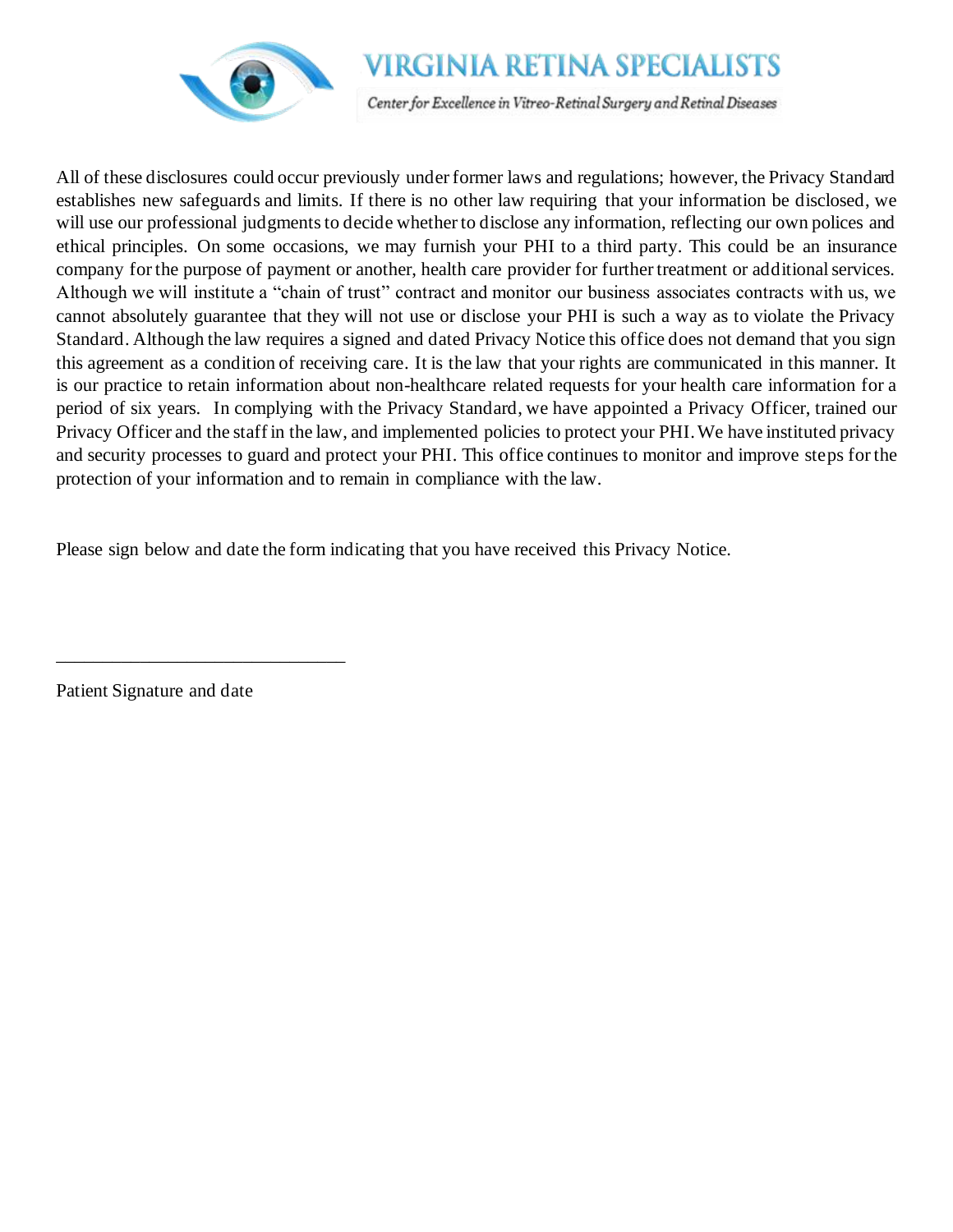

### **Notice of Privacy Practices**

#### **This notice describes how medical information about you may be used and disclosed, and how you can gain access to this information. Please review it carefully.**

Protected health information (PHI), about you, is maintained as a written and/or electronic record of your contacts or visits for healthcare services with our practice. Specifically, PHI is information about you, including demographic information (i.e., name, address, phone, etc.), that may identify you and relates to your past, present or future physical or mental health condition and related healthcare services.

Our practice is legally required to maintain the confidentiality of your PHI, and to follow specific rules when using or disclosing this information. This Notice describes your rights to access and control your PHI. It also describes how we follow applicable rules when using or disclosing your PHI to provide your treatment, obtain payment for services you receive, manage our healthcare operations and for other purposes that are permitted or required by law.

#### **Your Rights Under The Privacy Rule**

Following is a statement of your rights, under the Privacy Rule, in reference to your PHI. Please feel free to discuss any questions with our staff.

**You have the right to receive, and we are required to provide you with, a copy of this Notice of Privacy Practices** - We are required by law to follow the terms of this Notice. We reserve the right to change the terms of the Notice, and to make the new Notice provisions effective for all PHI that we maintain. We will provide you with a copy of our current Notice if you call our office and request that a copy be sent to you in the mail, or ask for one at the time of your next appointment. The Notice will also be posted in a conspicuous location in the practice, and if such is maintained, on the practice's web site.

You have the right to authorize other use and disclosure - This means we will only use or disclose your PHI as described in this notice, unless you authorize other use or disclosure in writing. For example, we would need your written authorization to use or disclose your PHI for marketing purposes, for most uses or disclosures of psychotherapy notes, or if we intended to sell your PHI. You may revoke an authorization, at any time, in writing, except to the extent that your healthcare provider, or our practice has taken an action in reliance on the use or disclosure indicated in the authorization.

**You have the right to request an alternative means of confidential communication** – This means you have the right to ask us to contact you about medical matters using an alternative method (i.e., email, fax, telephone), and/or to a destination (i.e., cell phone number, alternative address, etc.) designated by you. You must inform us in writing, using a form provided by our practice, how you wish to be contacted if other than the address/phone number that we have on file. We will follow all reasonable requests.

You have the right to inspect and obtain a copy your PHI<sup>\*</sup> - This means you may submit a written request to inspect or obtain a copy of your complete health record, or to direct us to disclose your PHI to a third party. If your health record is maintained electronically, you will also have the right to request a copy in electronic format. We have the right to charge a reasonable, cost-based fee for paper or electronic copies as established by federal guidelines. We are required to provide you with access to your records within 30 days of your written request unless an extension is necessary. In such cases, we will notify you of the reason for the delay, and the expected date when the request will be fulfilled.

You have the right to request a restriction of your PHI<sup>\*</sup> - This means you may ask us, in writing, not to use or disclose any part of your protected health information for the purposes of treatment, payment or healthcare operations. If we agree to the requested restriction, we will abide by it, except in emergency circumstances when the information is needed for your treatment. In certain cases, we may deny your request for a restriction. You will have the right to request, in writing, that we restrict communication to your health plan regarding a specific treatment or service that you, or someone on your behalf, has paid for in full, out-of-pocket. We are not permitted to deny this specific type of requested restriction.

You have the right to request an amendment to your protected health information<sup>\*</sup> - This means you may submit a written request to amend your PHI for as long as we maintain this information. In certain cases, we may deny your request.

You have the right to request a disclosure accountability\* - You may submit a written request for a listing of disclosures we have made of your PHI to entities or persons outside of our practice except for those made upon your request, or for purposes of treatment, payment or healthcare operations. We will not charge a fee for the first accounting provided in a 12-month period.

You have the right to receive a privacy breach notice - You have the right to receive written notification if the practice discovers a breach of your unsecured PHI, and determines through a risk assessment that notification is required.

\* If you have questions regarding your privacy rights, or would like to submit any type of written request described above, please feel free to contact our Privacy Manager. Contact information is provided at the bottom of the following page.